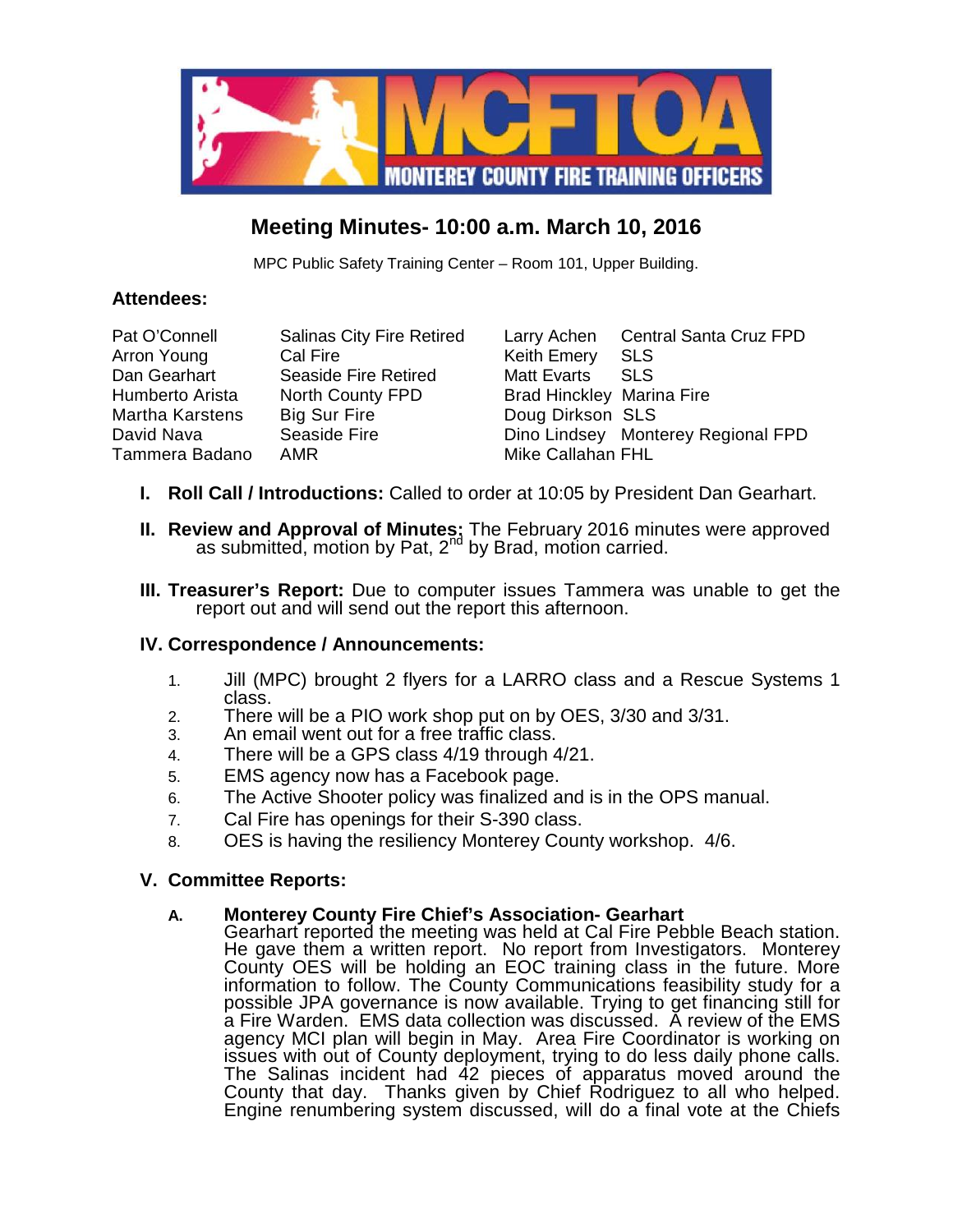meeting in March. Also mentioned, the Active Shooter drill. Chief McCoun requested a formal process for Chief Officer coverage, maybe work this out with neighboring departments. Lastly some minor Bylaw changes were voted on.

#### **B. Wildland Committee- Gearhart/O'Connell**

They met this morning, we are on schedule still for June 14, 16 and 18. Weather, rain, could still be a factor. They are looking at different areas just in case. Dan will try and get flyers out in the next few weeks. They will probably move up the start time. Question on signing off task books for EMS strike team leader by Tammera, there may be some opportunities for that and other needs. They want to do a black line day on June 11. We need commitments from overhead personnel. Arron offered help with printing out large maps. We may need more, (user friendly) barricades for our trailer, Deano will look into it.

## **C. Programs / Training Class- Field/Lindsey**

Deano reporting, Jeff just returned this morning and was unable to make our meeting, Prevention 1 and management classes could be scheduled. Paul Goodwin and Kevin Conant are available to teach. The cost is \$2,938.00. That is \$196 for 15 students. 20 students would be \$146 each. We would start the classes with Prevention 1A. Discussion on the cost, the ones above are break even, instructor and materials. It doesn't include classrooms. No college units or credits. Go with 12 students and raise the cost to \$245? We can offer it statewide.  $\Box$ Decided to do a minimum of 12 students  $@225$ , motion by Dave,  $2<sup>nd</sup>$  by Pat, motion carried. Larry said a Command 1C flyer would be coming out from Santa Cruz soon.

#### **D. Website- Dan Gearhart**

From 2/8 to 3/9 we had 1346 sessions. It is doing well, FB had 484 likes. We could increase the "likes" if we want to pay \$150. We can think about it, put on agenda for next month. Santa Cruz County TOs would like to share our web site, (and any cost that would incur). We already post their flyers. Their Chiefs web site has their minutes etc. on it already. Dan and Larry to talk about it.

## **E. MPC/Fire Academy- Dave Brown**

No report, Midterms start tonight.

**F. County Wide Movement Drill- Brand is OK with being the liaison person and will get a calendar going.** We need to look at the Mutual aid plan.

#### **VI. Old Business:**

#### **A. Training Support Trailer Storage- Lindsey**

The trailer is now at POM in a fenced in area behind a locked gate.

#### **B. Certification Track Update- Gearhart/Achen**

Certification Track update class is still on track and will be on March 22, 2016 from 10:00 AM- 2:00PM. The class will take place at North County Fire Station #1 in Castroville. Lunch will be provided. The class is full.

#### **C. Off Road Class- Gearhart**

The class is still a go for 4/26 and 4/27. Big Sur dropped out and Salinas is taking their place. Both days are filled.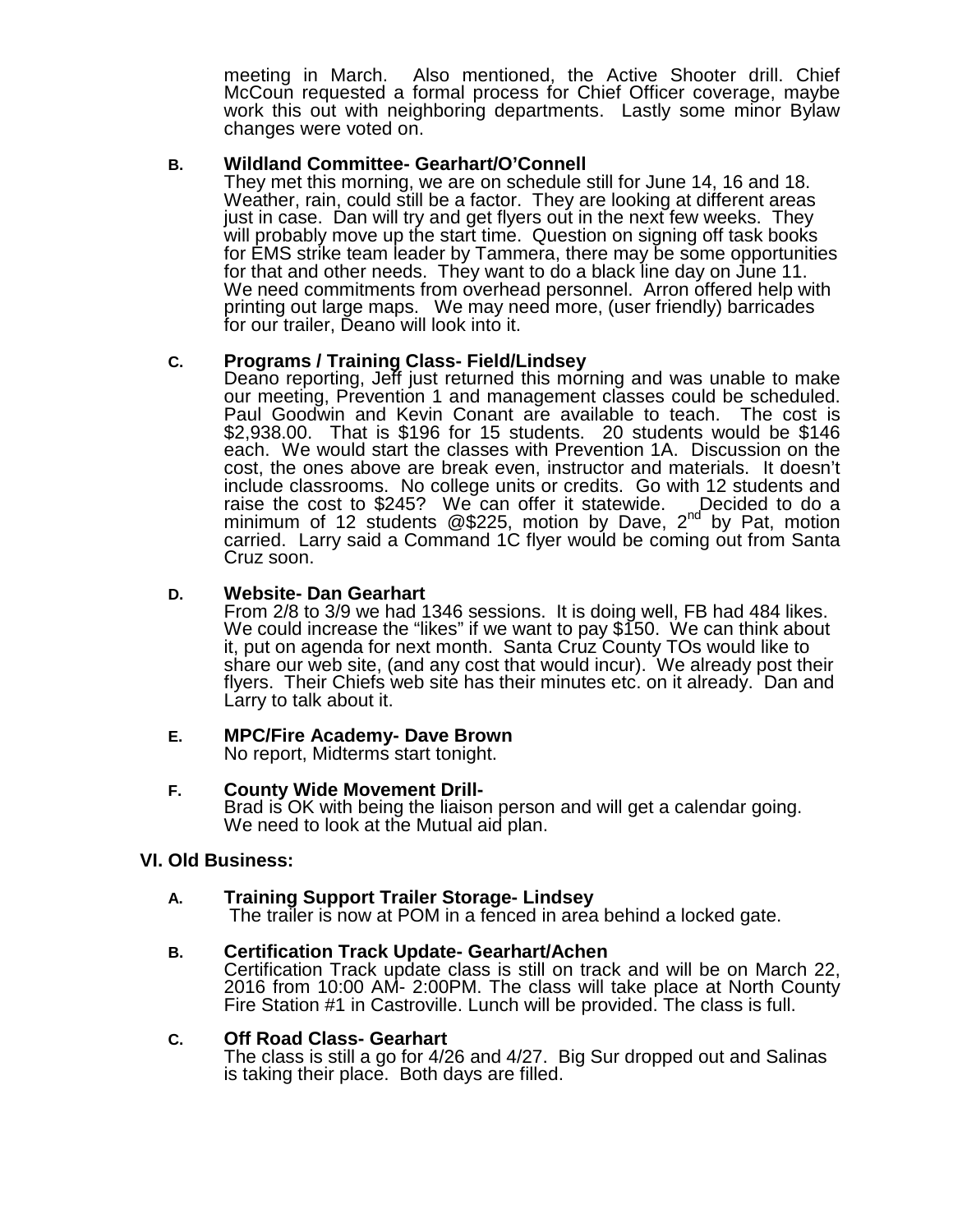## D. **Active Shooter Drill- Arista**

The drill is on for 4/23. About 70 fire personnel have signed up, probably 250 total people with law and volunteers. Agencies that are participating will be notified of specifics.

## **E. Monterey Fire Airport Drill- Field**

No report, it is still scheduled for May  $17<sup>th</sup>$ .

### **VII. New Business:**

- **A. Board of Directors meeting.** They met on 3/2, according to our bylaws they should be in January and July. We may change them to just meeting twice a year, no specific months. They discussed movement drills, the library, revenue, and training and programs. (Our revenue stream is OK for now). Our corporation Bylaws will need updating, last done in 2011.
- **B. Fire Library.** Discussion regarding the use and necessity to have the library. Most departments are getting their training materials online, (YouTube). Much of our materials are VHS tapes that are 15 to 20 years old, the CPR manuals need updating to the new guidelines. The library is used rarely if at all. The Board is not suggesting to get rid of it, but look at changing the procedures for its use. Their suggestion is if you are a paid TO member you may have access to it for free. We need to do an inventory, what to keep and is there anything new to order? Motion by Humberto to go through the materials, maintain the library and change the process for access to paid TO members, 2<sup>nd</sup> by Pat, motion carried.

### **VIII. Good of the Order:**

- **A. Nava –** Seaside still has lots of sand bags.
- **B. Badano** EMS week is the 3<sup>rd</sup> week of May, no exact date yet, maybe the 19<sup>th</sup> or 20<sup>th</sup>. Possibly have it on the peninsula instead of Salinas?

### **IX. Adjournment:**

Meeting was adjourned at 12:00 hrs. Martha Karstens.

Next meeting April 14<sup>th</sup>, 2016. Feel free to volunteer to host!!!

**Reporting period: January 31, 2016 through February 29, 2016**